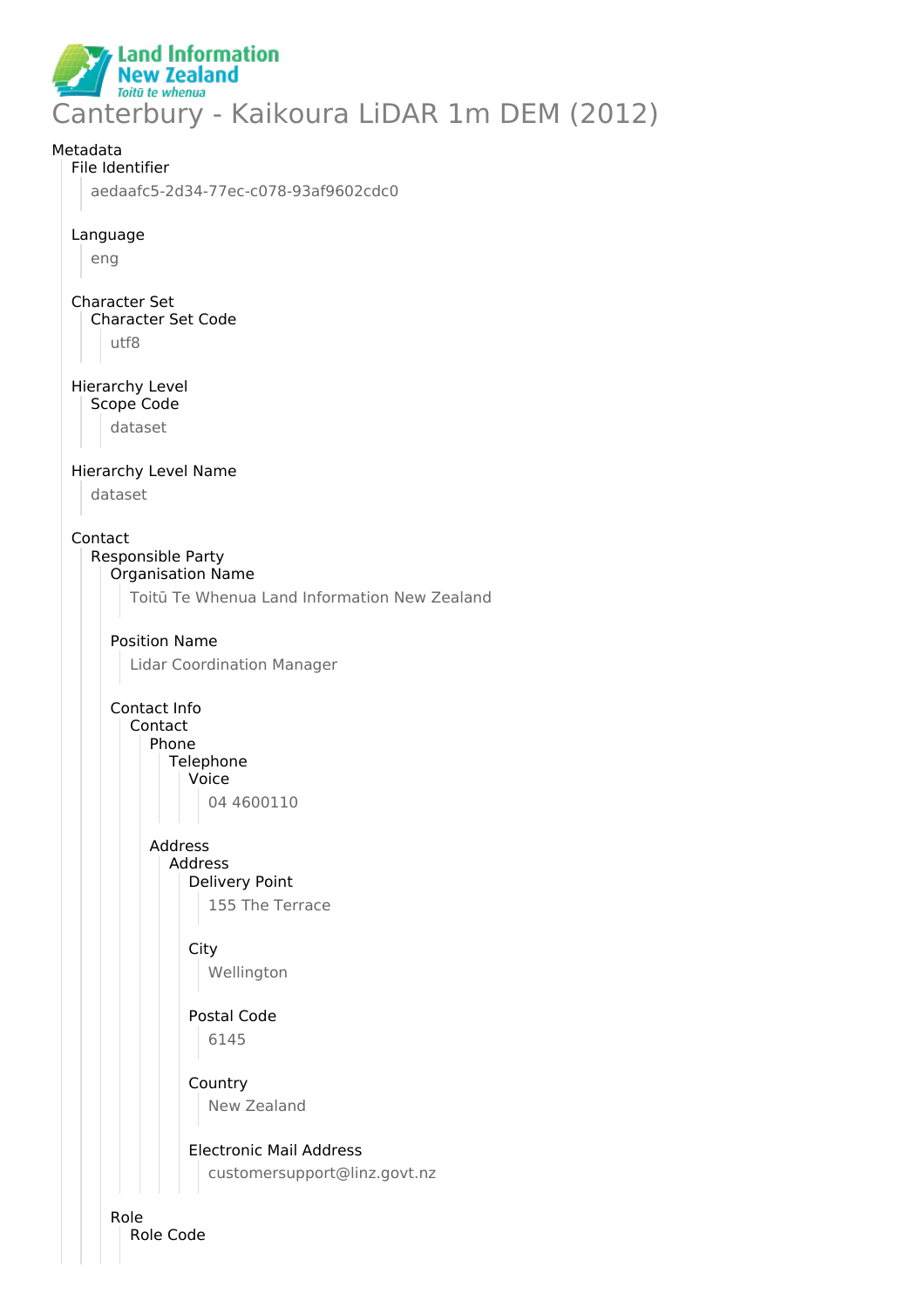

### Date Stamp

Date

2017-03-14

### Metadata Standard Name

ANZLIC Metadata Profile: An Australian/New Zealand Profile of AS/NZS ISO 19115:2005, Geographic information - Metadata

### Metadata Standard Version

1.1

## Reference System Info

Reference System Reference System Identifier Identifier Code

2193

## Identification Info

Data Identification Citation Citation

Title

Canterbury - Kaikoura LiDAR 1m DEM (2012)

### Date

Date

## Abstract

This layer contains the DEM for LiDAR data from the Kaikoura area captured in 2012. The DSM is available as layer [Canterbury - Kaikoura Lidar 1m DSM (2012)]

(http://data.linz.govt.nz/layer/3545). The index tiles are available as layer [Canterbury - Kaikoura Lidar Index Tiles (2012)](http://data.linz.govt.nz/layer/3570). The LAS point cloud and vendor project reports are available from [OpenTopography](https://portal.opentopography.org/datasets? loc=New%20Zealand). Lidar was captured for Environment Canterbury Regional Council by Aerial Surveys in 2012. Note that this capture was prior to the significant vertical and horizontal displacements from the 2016 Kaikoura earthquakes. The datasets were generated by Aerial Surveys and their subcontractors. The survey area includes the Kaikoura township area and adjacent coastal strips. Data management and distribution is by Toitū Te Whenua Land Information New Zealand. Data comprises: •DEM: tif or asc tiles in NZTM2000 projection, tiled into a 1:1,000 tile layout •DSM: tif or asc tiles in NZTM2000 projection, tiled into a 1:1,000 tile layout •Point cloud: las tiles in NZTM2000 projection, tiled into a 1:1,000 tile layout Data was collected at >1 pulse/square metre pulse density. Attributes include: -Elevation -Intensity values -Return number -Adjusted GPS time -Classification Vertical accuracy specification is +/-0.2m (@ 95% confidence) Vertical datum is NZVD2016

### Status

Progress Code

completed

### Point Of Contact Responsible Party

Organisation Name

Toitū Te Whenua Land Information New Zealand

Position Name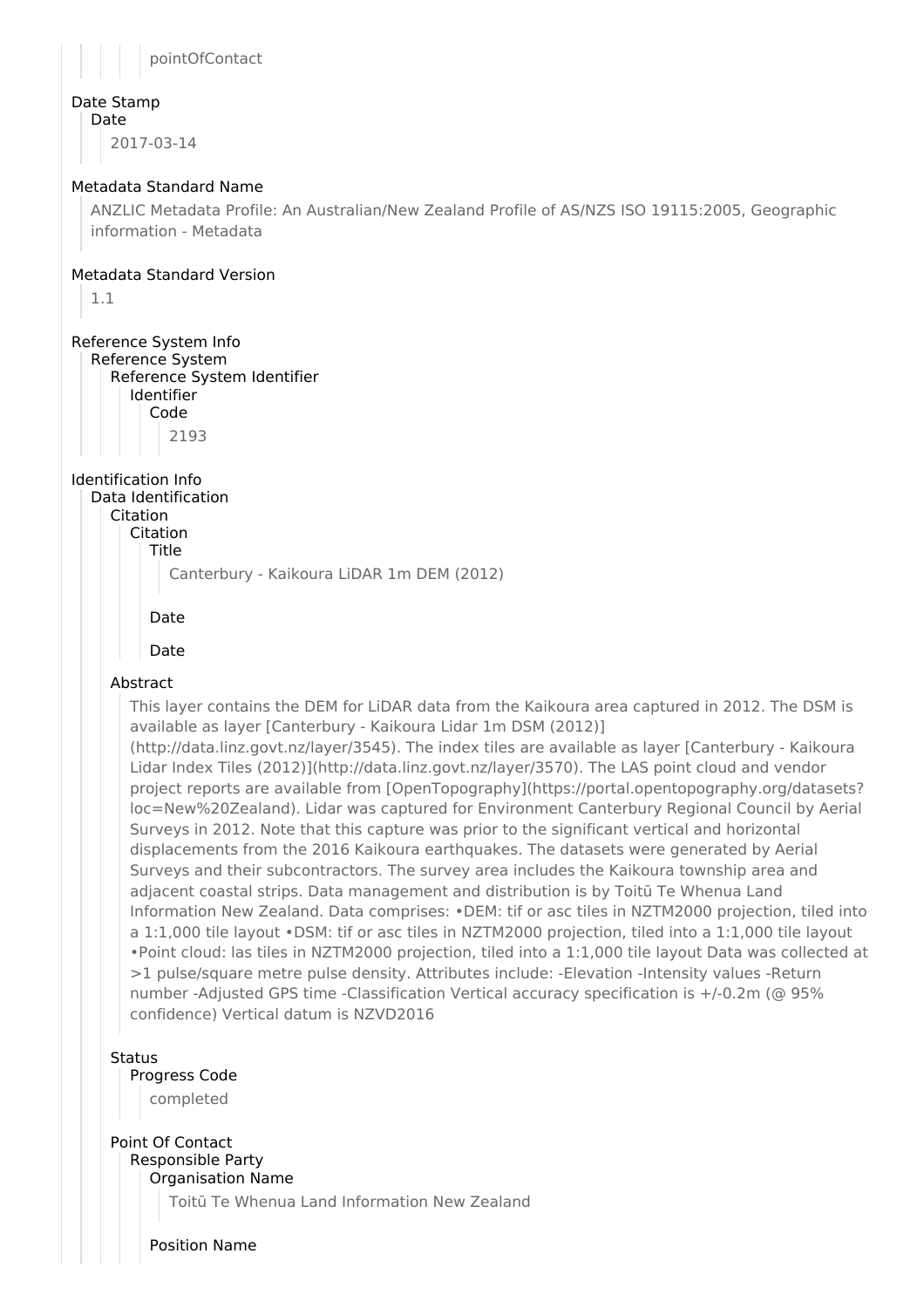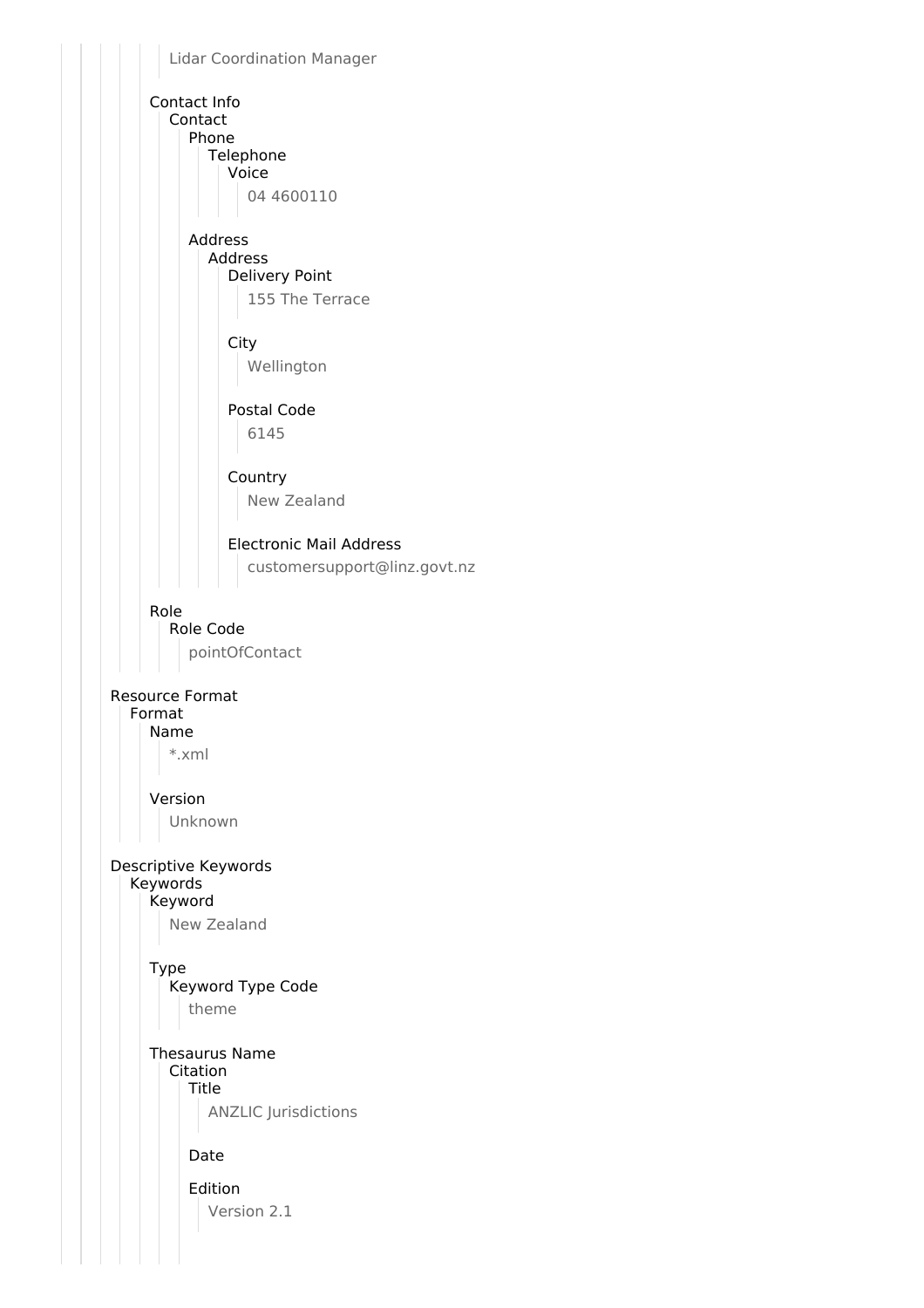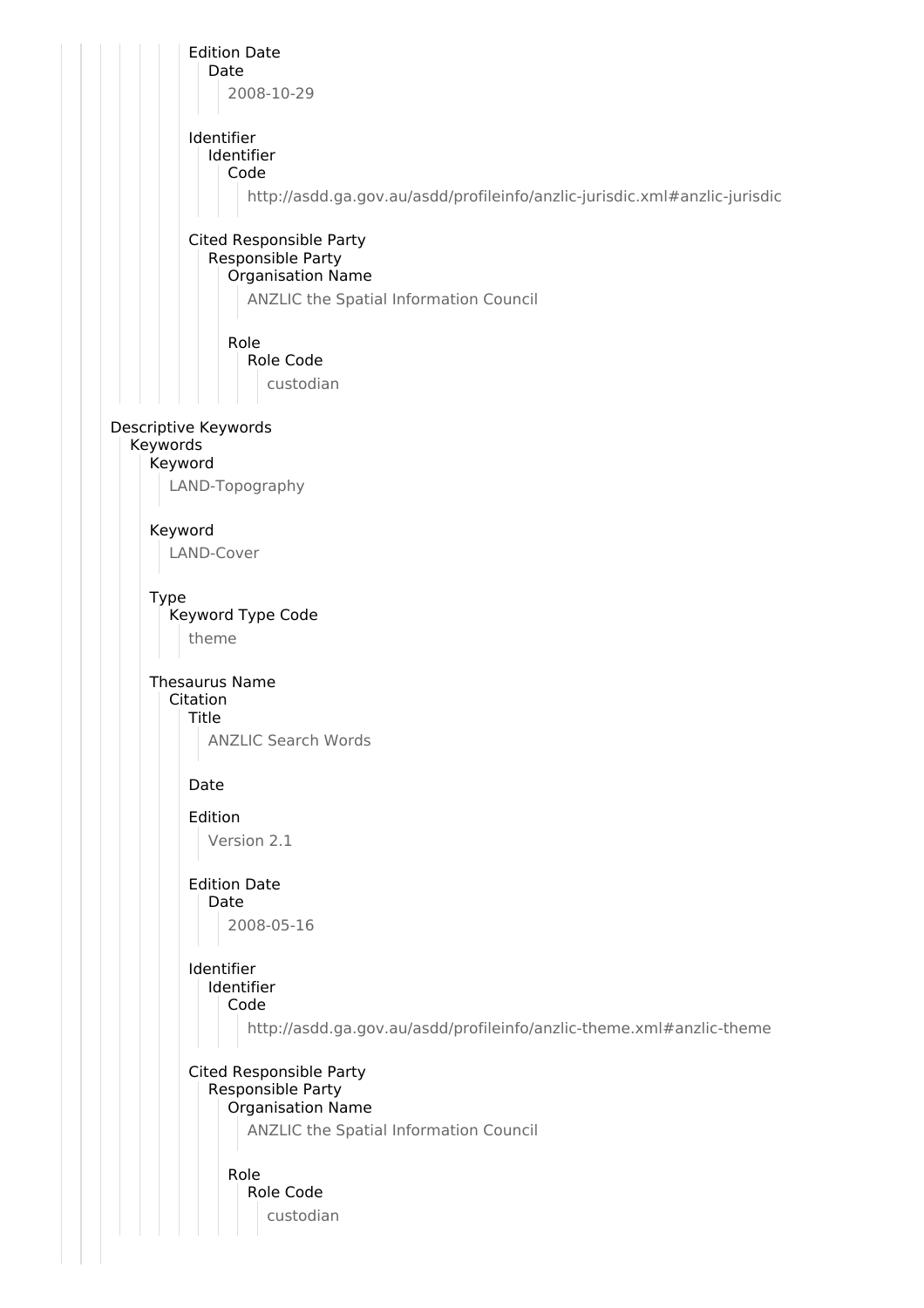### Resource Constraints Security Constraints Classification Classification Code

unclassified

### Resource Constraints Legal Constraints Use Limitation

Released under Creative Commons Attribution 4.0 International Creative Commons Attribution 4.0 International Link: http://data.linz.govt.nz/license/attribution-4-0-international/ Attribution Required for Copies: "Copyright in this work is owned by Environment Canterbury Regional Council" Attribution Required for Derivative works: "Copyright in the underlying dataset from which this work has been derived is owned by Environment Canterbury Regional Council"

### Access Constraints

Restriction Code

copyright

### Resource Constraints Legal Constraints

### Use Limitation

Released under Creative Commons Attribution 4.0 International Creative Commons Attribution 4.0 International Link: http://data.linz.govt.nz/license/attribution-4-0-international/ Attribution Required for Copies: "Copyright in this work is owned by Environment Canterbury Regional Council" Attribution Required for Derivative works: "Copyright in the underlying dataset from which this work has been derived is owned by Environment Canterbury Regional Council"

## Access Constraints

Restriction Code

license

## Resource Constraints

#### Legal Constraints Use Limitation

Released under Creative Commons Attribution 4.0 International Creative Commons Attribution 4.0 International Link: http://data.linz.govt.nz/license/attribution-4-0-international/ Attribution Required for Copies: "Copyright in this work is owned by Environment Canterbury Regional Council" Attribution Required for Derivative works: "Copyright in the underlying dataset from which this work has been derived is owned by Environment Canterbury

# Use Constraints

Restriction Code copyright

Regional Council"

### Resource Constraints Legal Constraints

# Use Limitation

Released under Creative Commons Attribution 4.0 International Creative Commons Attribution 4.0 International Link: http://data.linz.govt.nz/license/attribution-4-0-international/ Attribution Required for Copies: "Copyright in this work is owned by Environment Canterbury Regional Council" Attribution Required for Derivative works: "Copyright in the underlying dataset from which this work has been derived is owned by Environment Canterbury Regional Council"

Use Constraints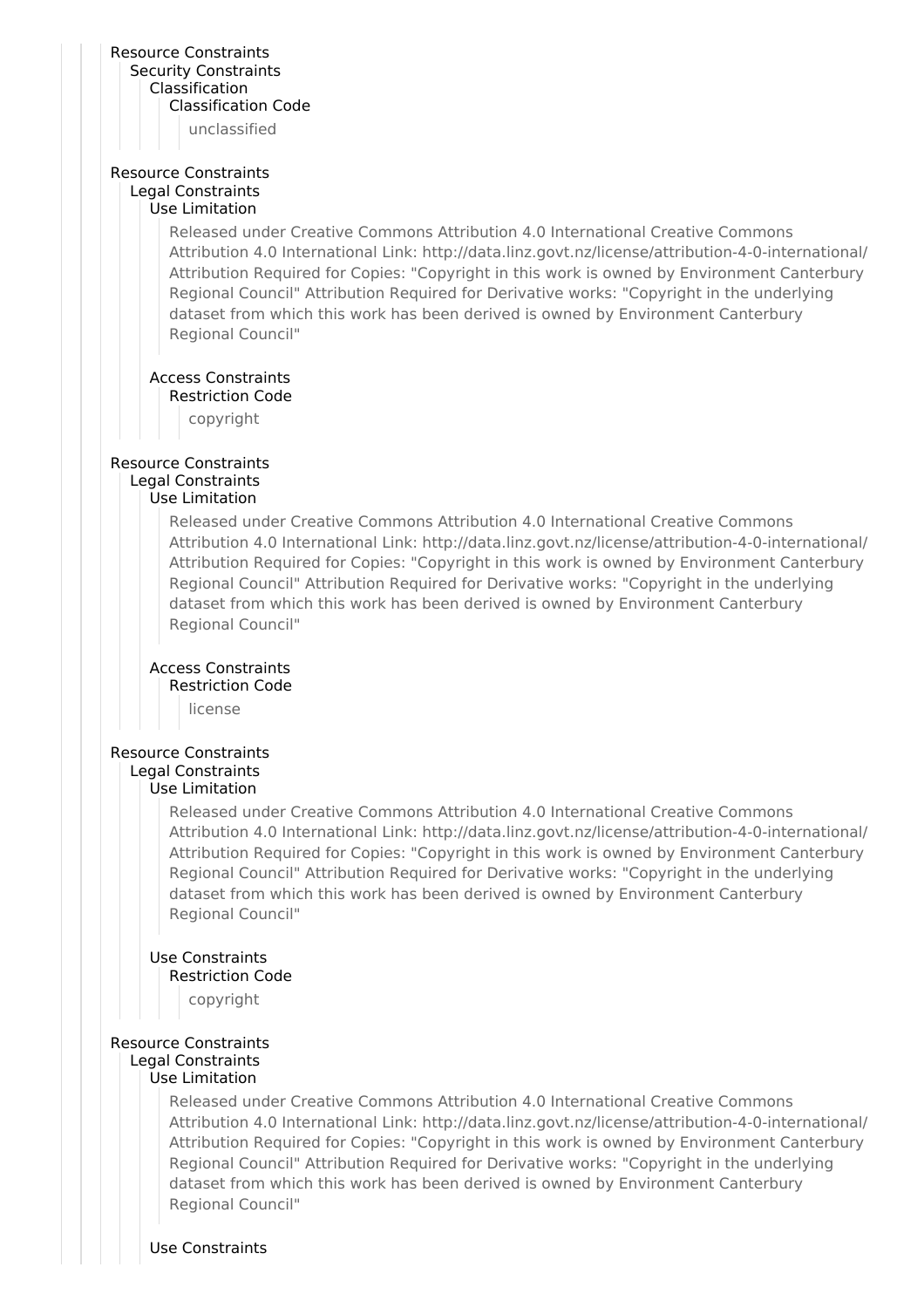Restriction Code license Spatial Representation Type Code grid Representative Fraction Denominator Integer 1000 Language eng Character Set Character Set Code utf8 Topic Category Code elevation Topic Category Code imageryBaseMapsEarthCover Extent EX \_ Extent Geographic Element EX \_ Geographic Description Identifier Authority Citation Title ANZMet Lite Country codelist Date Edition Version 1.0 Edition Date Date 2009-03-31 Identifier Identifier Code http://asdd.ga.gov.au/asdd/profileinfo/anzlic-country.xml#Country Cited Responsible Party Responsible Party Organisation Name ANZLIC the Spatial Information Council Role Role Code custodian Code nzl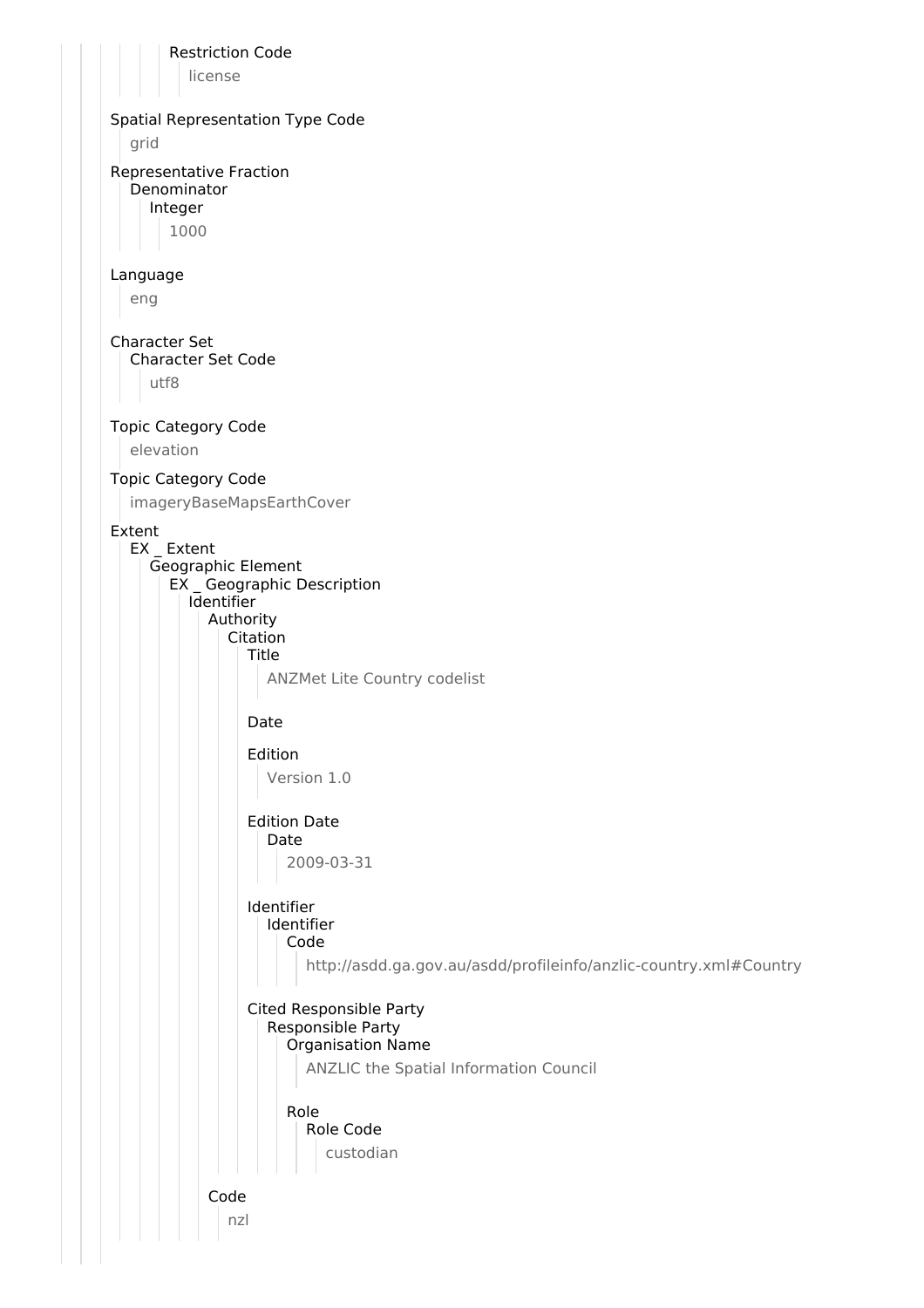Extent EX Extent Geographic Element EX \_ Geographic Bounding Box 173.25868698174.071550417-42.9174200946-41.9466333016 Distribution Info Distribution Transfer Options Digital Transfer Options On Line Online Resource Linkage URL https://data.linz.govt.nz/layer/53542-canterbury-kaikoura-lidar-1m-dem-2012/ Data Quality Info DQ Data Quality Scope DQ Scope Level Scope Code dataset Level Description Scope Description **Other** dataset Lineage LI Lineage **Statement** Data Acquisition: Airborne Laser Scanner (ALS) data was acquired from a fixed wing aircraft on July 10 and 17 2012, using Aerial Surveys' Optech ALTM 3100EA LiDAR system. Survey Specification:  $\Box$  Scanner: Optech ALTM 3100EA  $\Box$  Flying height: 1250m AMGL  $\Box$  Scan Angle:  $+/-$  14.9 degrees  $\Box$  Scan Frequency: 47.3Hz  $\Box$  Pulse Rate 70kHz  $\Box$  Swath Overlap: 35%  $\Box$ Points Per Sqm: 1 Data processing: The LiDAR sensor positioning and orientation (POS) was determined using the collected GPS/IMU datasets and Applanix POSPac software. This work was all undertaken in NZGD2000 coordinate system using the data collected from Aerial Surveys basestation: Benchmark : A79B Base Station Position: 42 15 55.52400 S 173 48 23.40990 E 18.425 Ell Height Antenna Height: 216mm, 218mm, 218mm The POS data was combined with the LiDAR range files and used to generate LIDAR point clouds in NZTM and ellipsoidal heights. This process was undertaken using Optech LMS LiDAR processing software. The data was checked for completeness of coverage. The relative fit of data in the overlap between strips was also checked. The height accuracy of the ground classified LiDAR points was checked using open land-cover survey check site data collected by C & R Surveyors Ltd. This was done by calculating height differences statistics between the checkpoints and a TIN of the LiDAR ground points. A -0.188m vertical offset was applied to the data to bring it into terms with the survey check site data. The standard deviation statistic is 0.041 m and a RMS of 0.089m. C & R Surveyors Ltd field surveyed check sites that were used to verify the accuracy of the processed ground dataset. The positional accuracy of the LiDAR data has been checked by overlaying C & R Surveyors Ltd surveyed data over the LiDAR data displayed coded by intensity. The data was found to fit well in position. The point cloud data was classified with TerraSolid LiDAR processing software into ground and above ground returns using automated routines tailored to the project landcover and terrain. Classification of the point cloud followed the modified ASPRS classification scheme below: 0 - Created, never classified 1 - Unassigned classification 2 - Ground 9 - Water 14 - Above\_Ground Re-processing: In 2016 the data was reprocessed by Aerial Surveys for LINZrelative to the NZVD2016 vertical datum, and supplied as 1:1000 nominal scale (2500 720m high x 480m wide subtiles per full NZ Topo50 sheet). Lakes and rivers were hydroflattened in the bare earth digital elevation model.The deliverables to LINZ were: 1m